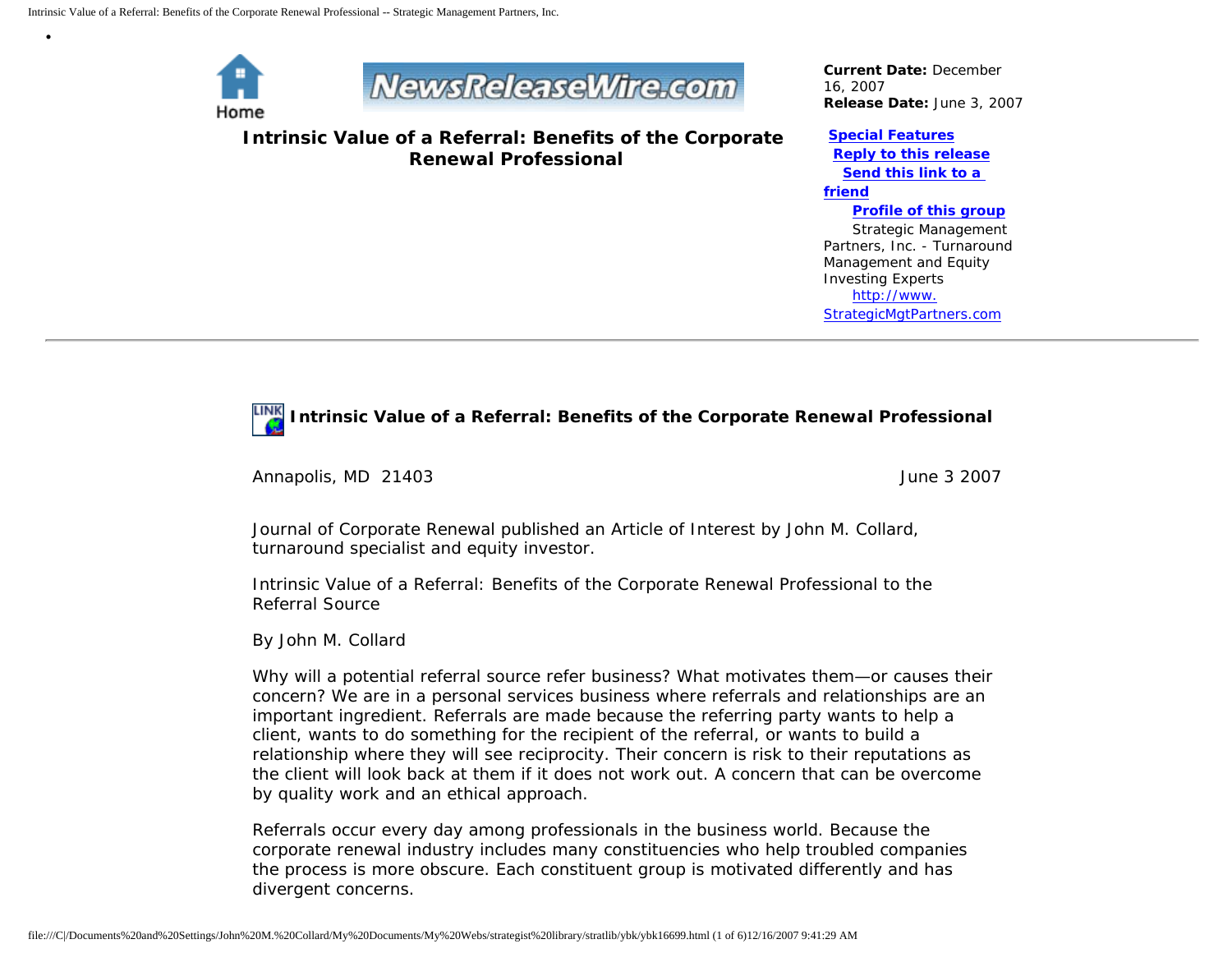There is real value to be derived from the referral process. There are specific benefits to the referrer and to their clients when the process produces results. The gap becomes one of educating our referral sources about the value that we practitioners can provide.

For an equity investor or board member who wants to save the company, maximize return (minimize loss) on investment, and build for the future, we bring the sum of our dynamic corporate experience, knowledge and comfort with risk. For a banker who wants the outcome of change to save their investment and often an exit from the risk, we bring objectivity, alternative financing sources and focused approach. For an attorney and confidant to the owners who wants to help the client situation, we bring management to the process, competence, resources, and confidence. For our satisfied clients, we bring pride in saying "he or she did it for me."

The most obvious reason that prompts most referral sources is that we bring a unique set of skills required to revitalize troubled companies. Skills developed through years of experience at multiple disciplines. We can bring a focused approach to the transformation. The benefit is often that we manage the process of change within the company. A process that often faces resistance.

We also bring credibility to the process. To be referred you must demonstrate competence at this sort of work. This is where your reputation is paramount to demonstrate an ability to achieve results and an ethical approach. This credibility is important when a practitioner is working with stakeholders because it gives weight to the approach and encourages believability. Our own CTP program works to bolster credibility and provide a benchmark for competence.

Third party credibility can come from just being an outsider. An objective assessment of the situation is required. An unbiased look can determine if the company is turnable, how, and in what time frame.

Leadership requirements differ when in a troubled situation. We bring a familiarity with these types of situations that is valuable to the revitalizing. There is no substitute for having been in crisis situations before and having the ability to bring this experience into a new assignment.

People work with whom they know, trust and respect—they must feel comfortable. Relationship building is important to the success of a practice. While we practitioners are expanding our network our potential referral sources are also expanding theirs. Being visible helps, but getting to know professionals and letting them get to know you and your accomplishments is crucial.

Relationships among firms are based on confidence in the professionals. Because this is a building process we should rely on the recommendations of those we respect and trust. There should be a synergy of experience in referring other turnaround firms so that skills do not overlap. Reciprocity is important. You need to refer business to others if you expect to obtain business from them. Although this is not always a one for one exchange,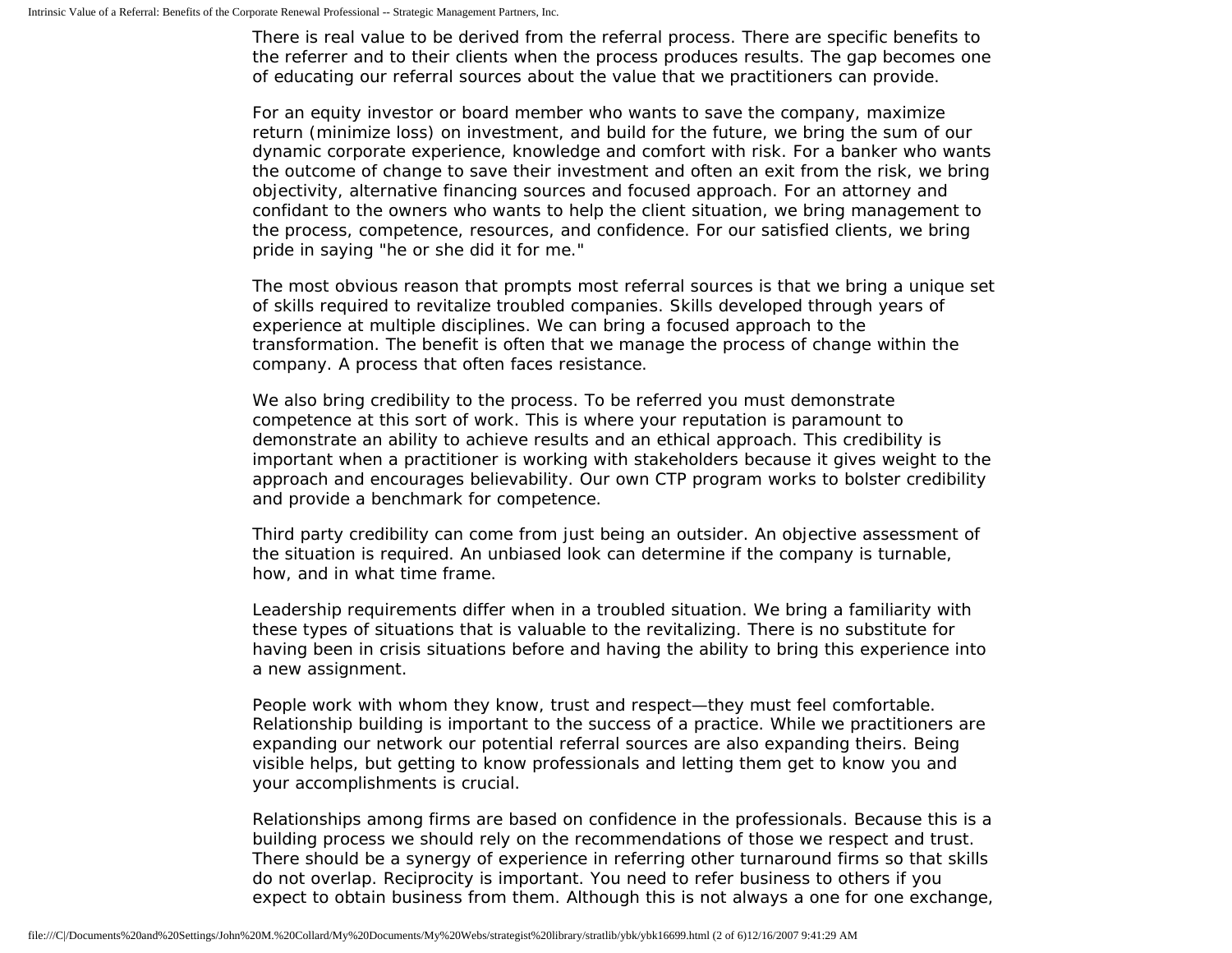the willingness to work with referral sources is the idea.

In many cases there is concern on the part of the referring party that they will lose control of the account and not have access to influence or deliver services. While a real concern, there are ways to achieve results that are in the best interests of the client and nurture a relationship. Trust and reputation are key.

We look to others for help when we need resources. When a practitioner firm is at capacity and lacks resources to take on another client engagement they will look to others to augment their staff or pass business along to a colleague. Geography can play a role in offering economical services to a client. It can be less costly to use local resources and avoid burdening the client with high travel costs. A key reason to refer business or bring in a colleague is for their specialization in an industry, a process, or particular situation.

Our industry is emerging and the referral process is an important part of this course. There is value in the way that practitioners can affect change. Continuing to deliver value to referral sources and clients will fuel the process. Please feel free to contact me with your thoughts and ideas at 410-263-9100.

The Value Model: [Why Refer? => And the Client/Referrer Benefit] Unique Skill-Set => Manage Change Process, Provide Focused Approach Credibility => Objective Assessment, Competence, Reputation Situation Familiarity  $\Rightarrow$  Been There Before, Experience With Crisis Working Relationship => Confidence, Synergy, Future Referrals Resource => Geographic Location, Specialization, Capacity

About the Author

John M. Collard, is Chairman of Annapolis, Maryland-based Strategic Management Partners, Inc. (410-263-9100, www.StrategicMgtPartners.com), a nationally recognized turnaround management firm specializing in interim executive leadership, asset recovery, and investing in underperforming companies. He is Past Chairman of the Turnaround Management Association, a Certified Turnaround Professional, and brings 35 years senior operating leadership, \$85M asset recovery, 40+ transactions worth \$780M+, and \$80M fund management expertise to run troubled companies, and advise company boards, litigators, institutional and private equity investors.

Reference:

[Library TMA: Intrinsic Value of a Referral: Benefits of the Corporate Renewal Professional](http://www.turnaround.org/news/letter.asp?objectID=2043)  [to the Referral Source](http://www.turnaround.org/news/letter.asp?objectID=2043)

[www.StrategicMgtPartners.com](http://www.strategicmgtpartners.com/)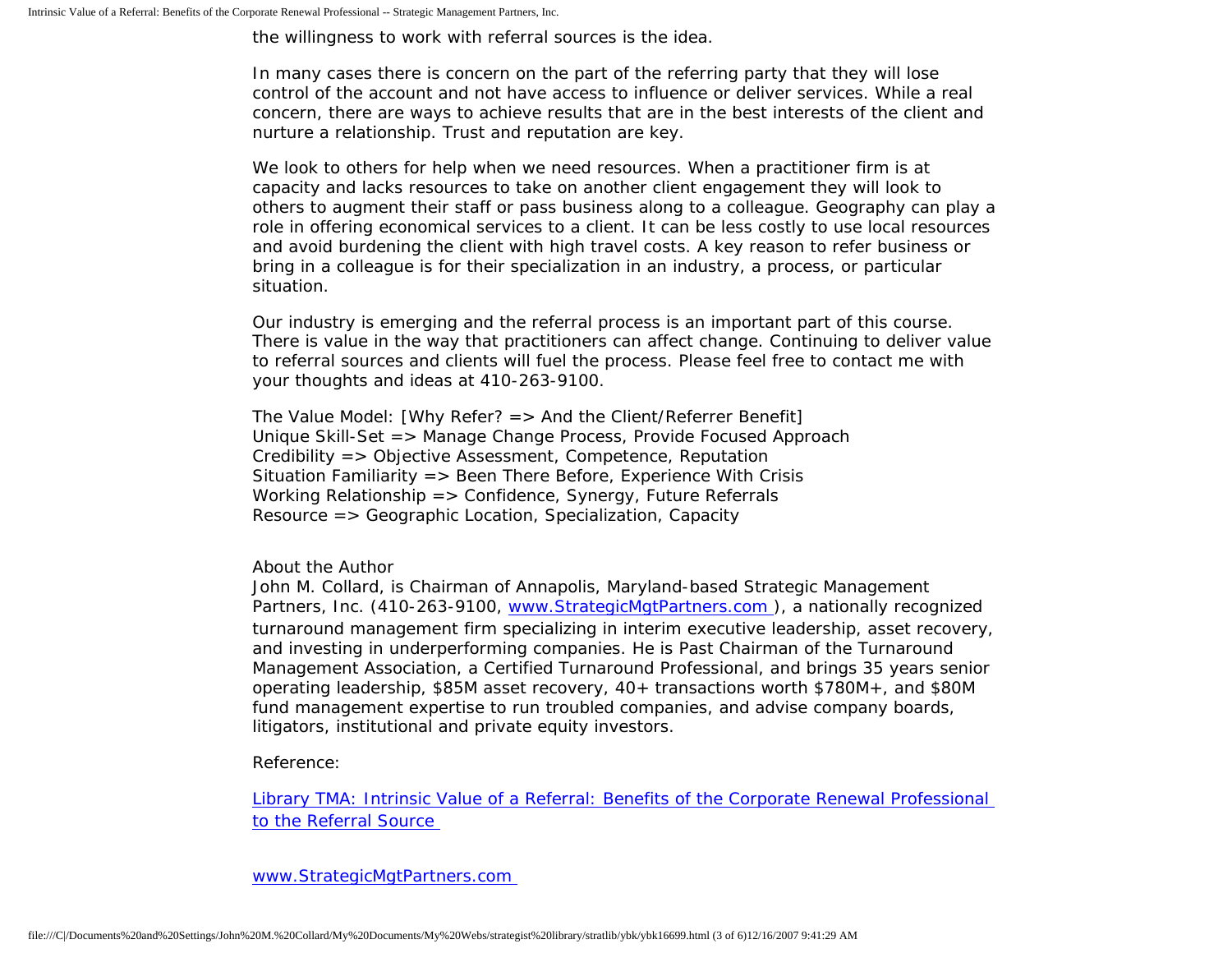Intrinsic Value of a Referral: Benefits of the Corporate Renewal Professional -- Strategic Management Partners, Inc.

John M. Collard (Strategist@aol.com) Chairman Strategic Management Partners, Inc. 522 Horn Point Drive Annapolis, MD 21403 Phone : 410-263-9100 Fax : 410-263-6094

[www.StrategicMgtPartners.com](http://www.strategicmgtpartners.com/)

More Information Intrinsic Value of a Referral: Benefits of the Corporate Renewal [Professional](http://www.turnaround.org/news/letter.asp?objectID=2043)



[Ask a question with InterviewNetS](http://www.expertclick.com/expertClick/contact/default.cfm?GroupID=1016)M

## **Other experts on these topics:**

- **1. [Management](http://www.expertclick.com/search/default.cfm?SearchCriteria=Management)**
- **2. [Leadership](http://www.expertclick.com/search/default.cfm?SearchCriteria=Leadership)**
- **3. [Planning](http://www.expertclick.com/search/default.cfm?SearchCriteria=Planning)**
- **4. [Invest](http://www.expertclick.com/search/default.cfm?SearchCriteria=Invest)**
- **5. [Strategy](http://www.expertclick.com/search/default.cfm?SearchCriteria=Strategy)**
- **6. [Small Business](http://www.expertclick.com/search/default.cfm?SearchCriteria=Small Business)**
- **7. [Strategic Planning](http://www.expertclick.com/search/default.cfm?SearchCriteria=Strategic Planning)**
- **8. [Advisor](http://www.expertclick.com/search/default.cfm?SearchCriteria=Advisor)**
- **9. [Valuation](http://www.expertclick.com/search/default.cfm?SearchCriteria=Valuation)**
- **10. [Transition](http://www.expertclick.com/search/default.cfm?SearchCriteria=Transition)**
- **11. [Value](http://www.expertclick.com/search/default.cfm?SearchCriteria=Value)**
- **12. [Bankruptcy](http://www.expertclick.com/search/default.cfm?SearchCriteria=Bankruptcy)**
- **13. [Crisis Management](http://www.expertclick.com/search/default.cfm?SearchCriteria=Crisis Management)**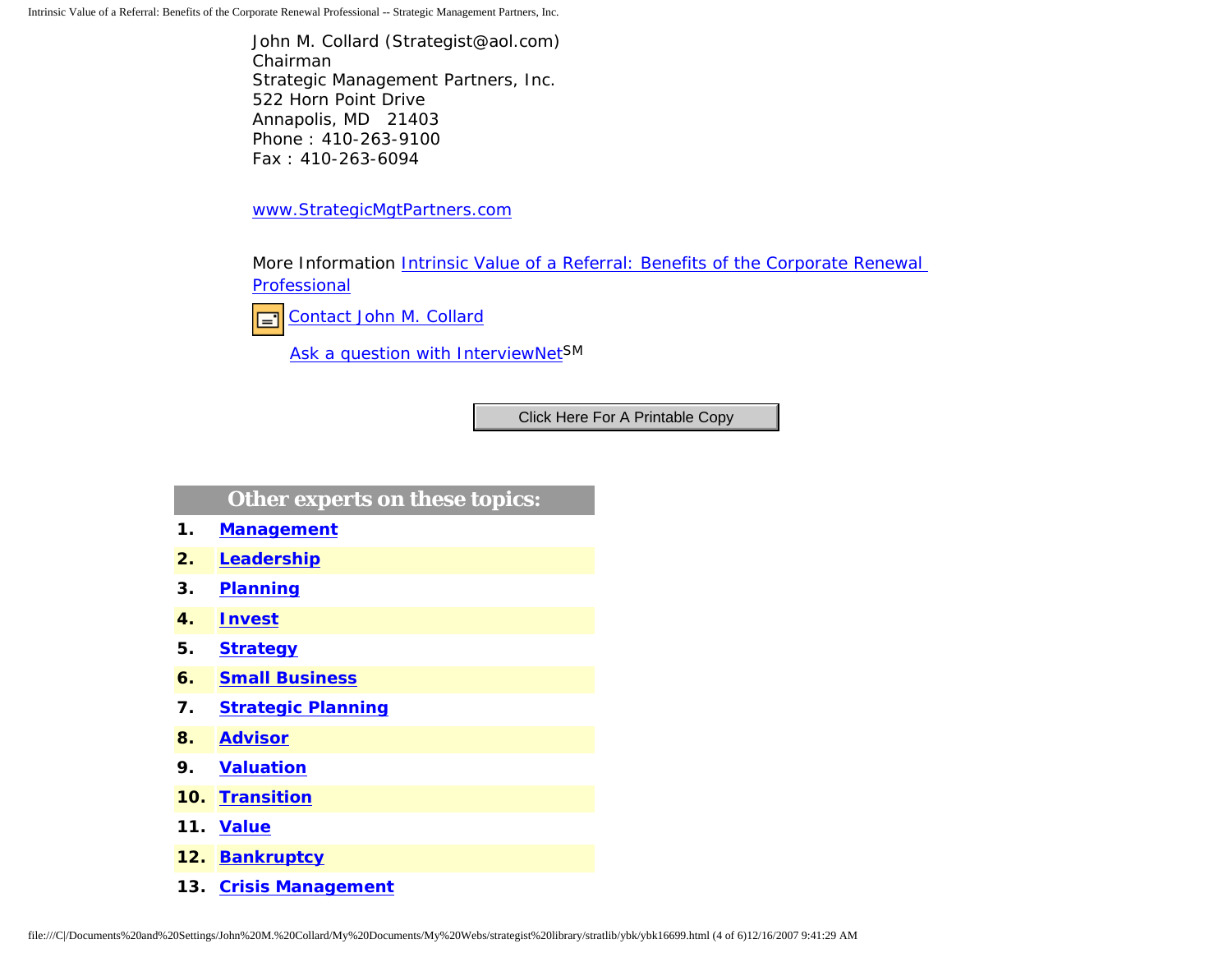- **14. [Governance](http://www.expertclick.com/search/default.cfm?SearchCriteria=Governance) 15. [Investment Management](http://www.expertclick.com/search/default.cfm?SearchCriteria=Investment Management) 16. [CEO Effectiveness](http://www.expertclick.com/search/default.cfm?SearchCriteria=CEO Effectiveness) 17. [Executive Leadership](http://www.expertclick.com/search/default.cfm?SearchCriteria=Executive Leadership) 18. [Turnaround](http://www.expertclick.com/search/default.cfm?SearchCriteria=Turnaround) 19. [Corporate Change](http://www.expertclick.com/search/default.cfm?SearchCriteria=Corporate Change) 20. [Ethical Issues/Management](http://www.expertclick.com/search/default.cfm?SearchCriteria=Ethical Issues/Management) 21. [Startup](http://www.expertclick.com/search/default.cfm?SearchCriteria=Startup) 22. [Corporate Restructuring](http://www.expertclick.com/search/default.cfm?SearchCriteria=Corporate Restructuring) 23. [Executive Transition](http://www.expertclick.com/search/default.cfm?SearchCriteria=Executive Transition) 24. [Turnaround Management](http://www.expertclick.com/search/default.cfm?SearchCriteria=Turnaround Management) 25. [Venture Capital](http://www.expertclick.com/search/default.cfm?SearchCriteria=Venture Capital) 26. [Asset Recovery](http://www.expertclick.com/search/default.cfm?SearchCriteria=Asset Recovery) 27. [Corporate Renewal](http://www.expertclick.com/search/default.cfm?SearchCriteria=Corporate Renewal) 28. [Bank Portfolio Management](http://www.expertclick.com/search/default.cfm?SearchCriteria=Bank Portfolio Management) 29. [Bankruptcy Avoidance](http://www.expertclick.com/search/default.cfm?SearchCriteria=Bankruptcy Avoidance) 30. [Chief Executive Officers](http://www.expertclick.com/search/default.cfm?SearchCriteria=Chief Executive Officers) 31. [Leadership Management](http://www.expertclick.com/search/default.cfm?SearchCriteria=Leadership Management) 32. [Reposition](http://www.expertclick.com/search/default.cfm?SearchCriteria=Reposition) 33. [Systems Integration](http://www.expertclick.com/search/default.cfm?SearchCriteria=Systems Integration) 34. [Bankruptcy Re-Organization](http://www.expertclick.com/search/default.cfm?SearchCriteria=Bankruptcy Re-Organization) 35. [Equity Capital](http://www.expertclick.com/search/default.cfm?SearchCriteria=Equity Capital)**
- **36. [Equity Investing](http://www.expertclick.com/search/default.cfm?SearchCriteria=Equity Investing)**
- **37. [Investing Investments](http://www.expertclick.com/search/default.cfm?SearchCriteria=Investing Investments)**
- **38. [Troubled Companies](http://www.expertclick.com/search/default.cfm?SearchCriteria=Troubled Companies)**
- **39. [Underperforming](http://www.expertclick.com/search/default.cfm?SearchCriteria=Underperforming)**

**Click to find more Experts on these topics**